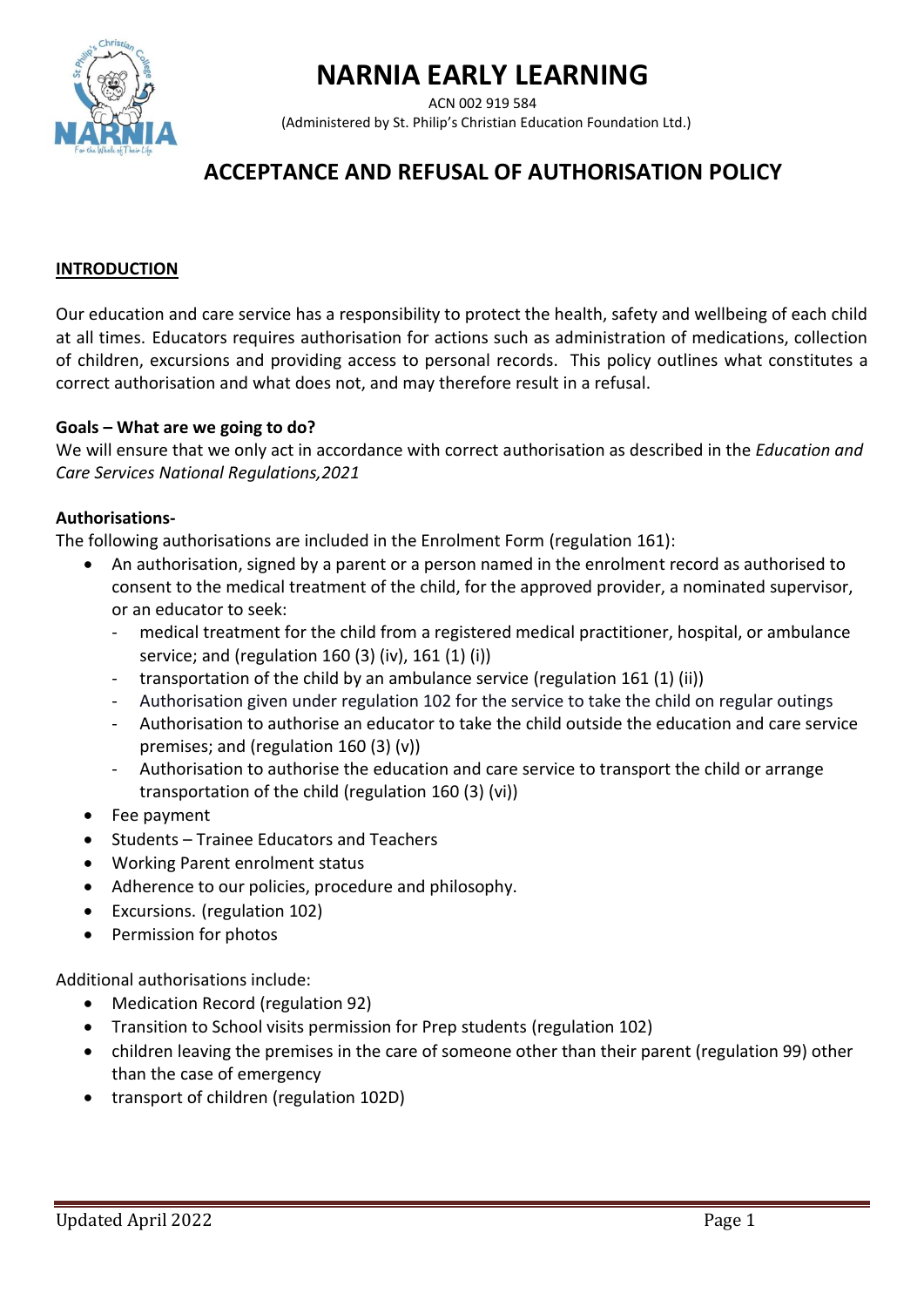# **Strategies – How will it be done?**

# Refusing a Written Authorisation

On receipt of a written authorisation from a parent/guardian that does not meet the requirements outlined in the related service policy, the Approved Provider or delegated authority will:

- Immediately explain to the parent/guardian that their written authorisation does not meet legislative and policy guidelines.
- Provide the parent/guardian with a copy of the relevant service policy and ensure that they understand the reasons for the refusal of the authorisation.
- Request that an appropriate alternative written authorisation is provided by the parent/guardian.
- In instances where the parent/guardian cannot be immediately contacted to provide an alternative written authorisation, follow related policy procedures pertaining to the authorisation type.
- Follow up with the parent/guardian, where required, to ensure that an appropriate written authorisation is obtained.

Roles and Responsibilities

| Role               | Authority/Responsibility For                                                                                                                      |
|--------------------|---------------------------------------------------------------------------------------------------------------------------------------------------|
| Approved           | Ensure the service operates in line with the Education and Care Services                                                                          |
| Provider           | National Law and National Regulations.                                                                                                            |
| Nominated          | Provide supervision, guidance and advice to ensure adherence to<br>$\bullet$                                                                      |
| Supervisor         | the policy at all times.                                                                                                                          |
|                    | Ensure all authorisations will be retained within the Enrolment<br>$\bullet$                                                                      |
|                    | Record, original copy and will include:                                                                                                           |
|                    | the name of the child enrolled in the service                                                                                                     |
|                    | the date                                                                                                                                          |
|                    | the signature of the child's parent/guardian or nominated                                                                                         |
|                    | contact person who is on the enrolment form                                                                                                       |
|                    | the original form/letter/register provided by the service.                                                                                        |
|                    | Apply these authorisations to the collection of children, medical                                                                                 |
|                    | treatment of or administration of medication, excursion,                                                                                          |
|                    | transportation of children, and transportation via ambulance.                                                                                     |
|                    | Ensure authorisations are stored with each individual child's                                                                                     |
|                    | enrolment record.                                                                                                                                 |
|                    | Ensure that all parents/guardians have completed the authorised<br>$\bullet$<br>nominee section of their child's enrolment form and that the form |
|                    |                                                                                                                                                   |
|                    | is signed and dated before the child is enrolled at the service.                                                                                  |
| Early<br>Childhood | Apply these authorisations to the collection of children,<br>$\bullet$                                                                            |
| Educators          | administration of medication, excursion, and transportation of<br>children.                                                                       |
|                    |                                                                                                                                                   |
|                    | Exercise the right of refusal if written or verbal authorisations do<br>$\bullet$<br>not comply.                                                  |
|                    | Waive compliance where a child requires emergency medical                                                                                         |
|                    | treatment for conditions such as anaphylaxis or asthma. The service                                                                               |
|                    | can administer medication without authorisation in these cases,                                                                                   |
|                    | provided it is noted on medical plans and that parents/guardians                                                                                  |
|                    | are contacted as soon as practicable after the medication has been                                                                                |
|                    | administered.                                                                                                                                     |